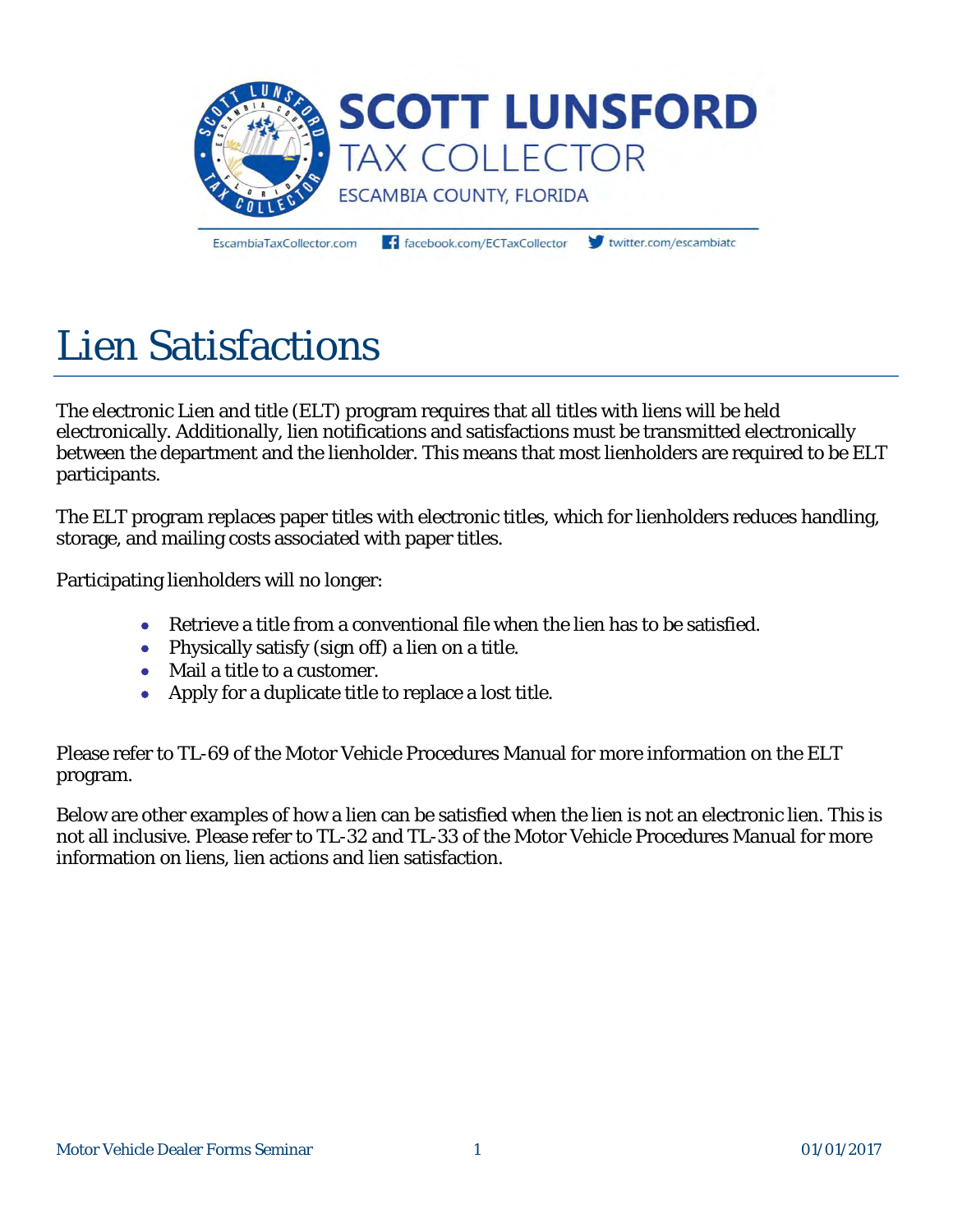## Separate Lien Satisfaction

Some states have separate lien satisfactions that accompany the title. Notice that this looks almost identical to the title. A dead giveaway is the wording "This is not a title." Additionally, the document is red in color.

Be careful with these, if you're not familiar with the way that Maryland (in this example) handles their liens, it would be very easy to either accept this as a title or accept the title with the lien. **Read all Out of State titles carefully!** 

|                                            | 369700                                                                                                                         |                                                   |
|--------------------------------------------|--------------------------------------------------------------------------------------------------------------------------------|---------------------------------------------------|
|                                            |                                                                                                                                |                                                   |
|                                            |                                                                                                                                |                                                   |
|                                            | THIS IS NOT A TITLE                                                                                                            |                                                   |
| VEHICLE IDENTIFICATION NO<br>YEAR          | <b>BOOY STYLE CLASS OCOMETER</b><br><b>MAKE</b><br><b>ERAND</b>                                                                | TITE II WANDWOR                                   |
| EXCEPT.<br>GR. VEH. WT.<br>GR. COMB. WT.   | CHRY<br>V <sub>N</sub><br>25<br>- A<br>FEE (TAGS)<br><b>INSPECTION DATE</b>                                                    |                                                   |
| N/A<br>$+3700 =$<br>DON/A                  | 140.50<br>NA                                                                                                                   | <b>WARN INAURE</b><br>01/23/98                    |
| OWNER'S SOUNDER / DRIVER LICENSE NO.       | CO-OWNER'S GOUNDEX / ORIVER LICENSE NO.                                                                                        |                                                   |
| MAMO(S) AND ADDRESS OF REGISTERED OWNER(S) |                                                                                                                                | <b>ODDMETER CODES</b>                             |
| Name of Registered Owner                   |                                                                                                                                | A: Actual Mileage<br>B. Exceeds Macharlical Linds |
| Address                                    |                                                                                                                                | C. Not Actual Mitologo                            |
| City State Zip code                        |                                                                                                                                |                                                   |
|                                            |                                                                                                                                |                                                   |
|                                            |                                                                                                                                |                                                   |
|                                            |                                                                                                                                |                                                   |
|                                            |                                                                                                                                |                                                   |
|                                            |                                                                                                                                |                                                   |
|                                            |                                                                                                                                |                                                   |
|                                            |                                                                                                                                |                                                   |
|                                            |                                                                                                                                |                                                   |
|                                            |                                                                                                                                | L0684413                                          |
| PARTY BELOW ON THE VEHICLE DESCRIBED.      | THE IS TO CERTEY THAT A SECURITY INTEREST HAS BEEN DULY FILED WITH THE MOTOR VIDICLE ADMINISTRATION IN THE MANE OF THE SECURED |                                                   |
|                                            | TERMINATION STATEMENT<br>I, THE UNDERSIGNED, DO HEREDY RELEASE ALL RIGHTS AND INTERESTS IN THE VEHICLE DESCRIBED ABOVE         |                                                   |
| SISMITURE OF SECURED PARTY                 | <b>V.P.</b><br>GITICIAL CAPACITY                                                                                               | $01 - 13 - 2003$<br>DATE OF RELEASE               |
| NAME AND ADDRESS OF SECURED PARTIES        |                                                                                                                                |                                                   |
| <b>CIFIZENS NATIONAL BANK</b>              |                                                                                                                                |                                                   |
| 190 MAIN ST                                |                                                                                                                                |                                                   |
| LAUREL MD 20707                            |                                                                                                                                |                                                   |
|                                            |                                                                                                                                |                                                   |
|                                            |                                                                                                                                |                                                   |
|                                            |                                                                                                                                |                                                   |
|                                            |                                                                                                                                |                                                   |
|                                            |                                                                                                                                |                                                   |
|                                            |                                                                                                                                |                                                   |
|                                            |                                                                                                                                |                                                   |
|                                            |                                                                                                                                |                                                   |
|                                            |                                                                                                                                |                                                   |
| OFFICIALLY ISSUED ON THE DATE SET FORTH    |                                                                                                                                | ADMINISTRATOR OF MOTOR VEHICLES WHO (7-97)        |